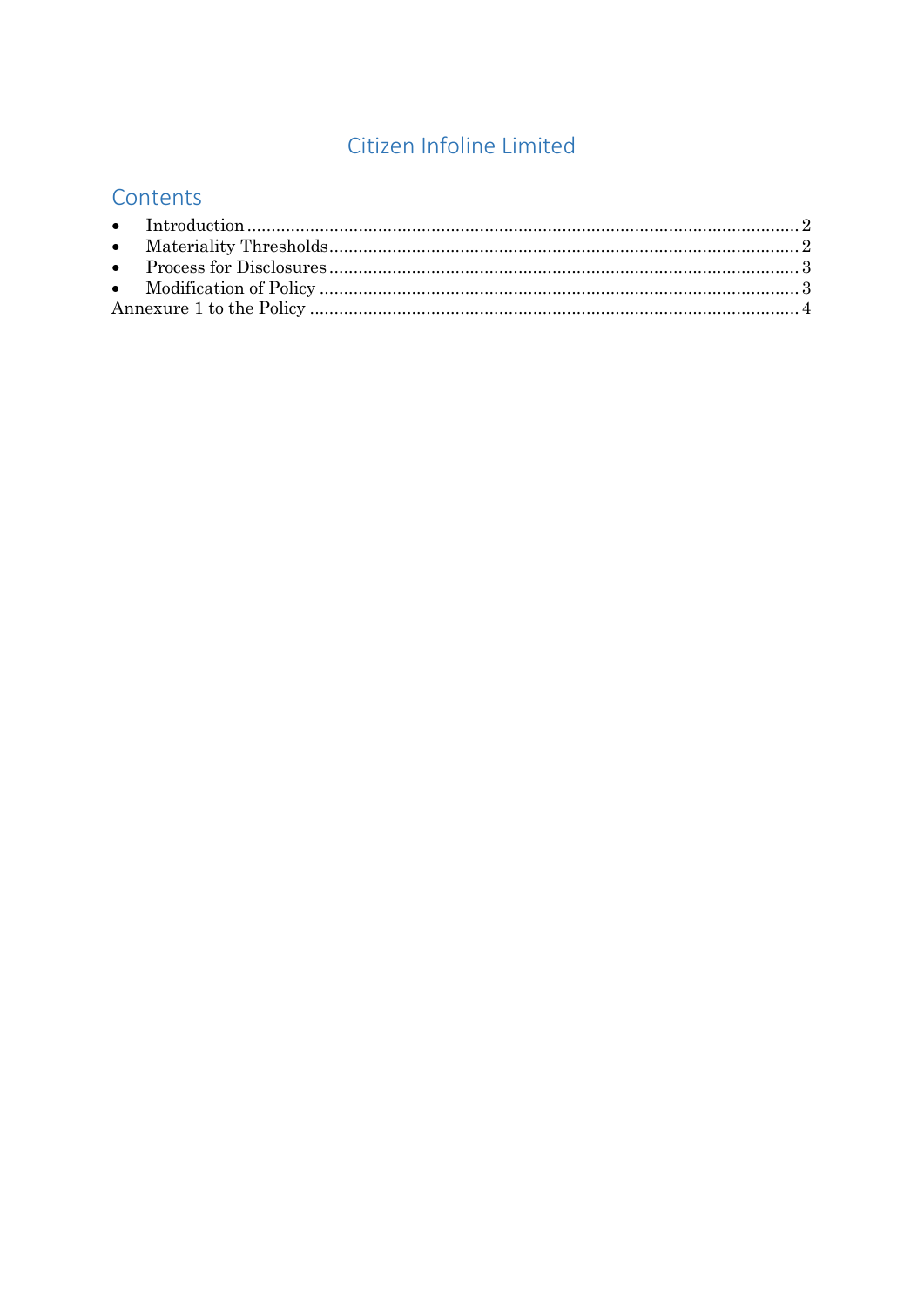# Policy on Determination of Materiality of Events

#### <span id="page-1-0"></span>• Introduction

SEBI (Listing Obligations and Disclosure Requirements) Regulations, 2015 ("Regulations") requires every Listed Company to disclose events or information which, in the opinion of the Board of Directors of a Company are material. In this context, the following policy has been framed by the Board of Directors ("Board") of Dutron Polymers Limited ("DPL"/ "Company") at its meeting with the objective of determining materiality of events.

- 1. Regulation 30 of the Regulations mandates disclosure of all deemed material events to the Stock Exchanges. These events have been specified in Para A of Part A of Schedule III of the Regulations and shall be disclosed as applicable from timeto-time.
- 2. For disclosure of certain events (as specified in Para B of Part A of Schedule III) to the Stock Exchanges the following criteria shall be considered by the Board for determining whether the events are material or not: - Where the omission of an event or information, is likely to result in:
- a) Discontinuity or alteration of event or information already available publicly or
- b) A significant market reaction if the said omission came to light at a later date.

Where it would be difficult to report the events based on qualitative criteria as stated in points a) and b) above, the same may be considered material for disclosure, upon meeting materiality thresholds as mentioned herein below.

This Policy shall also apply to the events to which neither Para A or Para B of Part A of Schedule III applies but have a material effect on DPL.

#### <span id="page-1-1"></span>• Materiality Thresholds

Materiality must be determined on a case to case basis depending on specific facts and circumstances relating to the information/event. The qualitative (as stated in points a and b) and quantitative criteria shall apply to events specified in Para B of Part A of Schedule III of the SEBI Regulations only. (Reproduced as an Annexure to this Policy).

The following will be the materiality criteria:

An event specified in the Annexure to the policy would be considered material if the impact of the event, if measured in

a. For points 1 to 9 of the Annexure, if it exceeds 10 % of the consolidated income, consolidated profit before tax or consolidated net worth, as may be applicable.

b. For Frauds/ defaults, etc. by directors (other than key managerial personnel) or employees of the Company involving financial impact of Rs. 50 lakhs or more.

c. For Options to purchase securities, including any ESOP/ESPS Scheme amounting to 2% of post issue equity share capital.

d. For giving of guarantees or indemnity or becoming a surety for any third party in excess 10% of the consolidated net worth of the Company.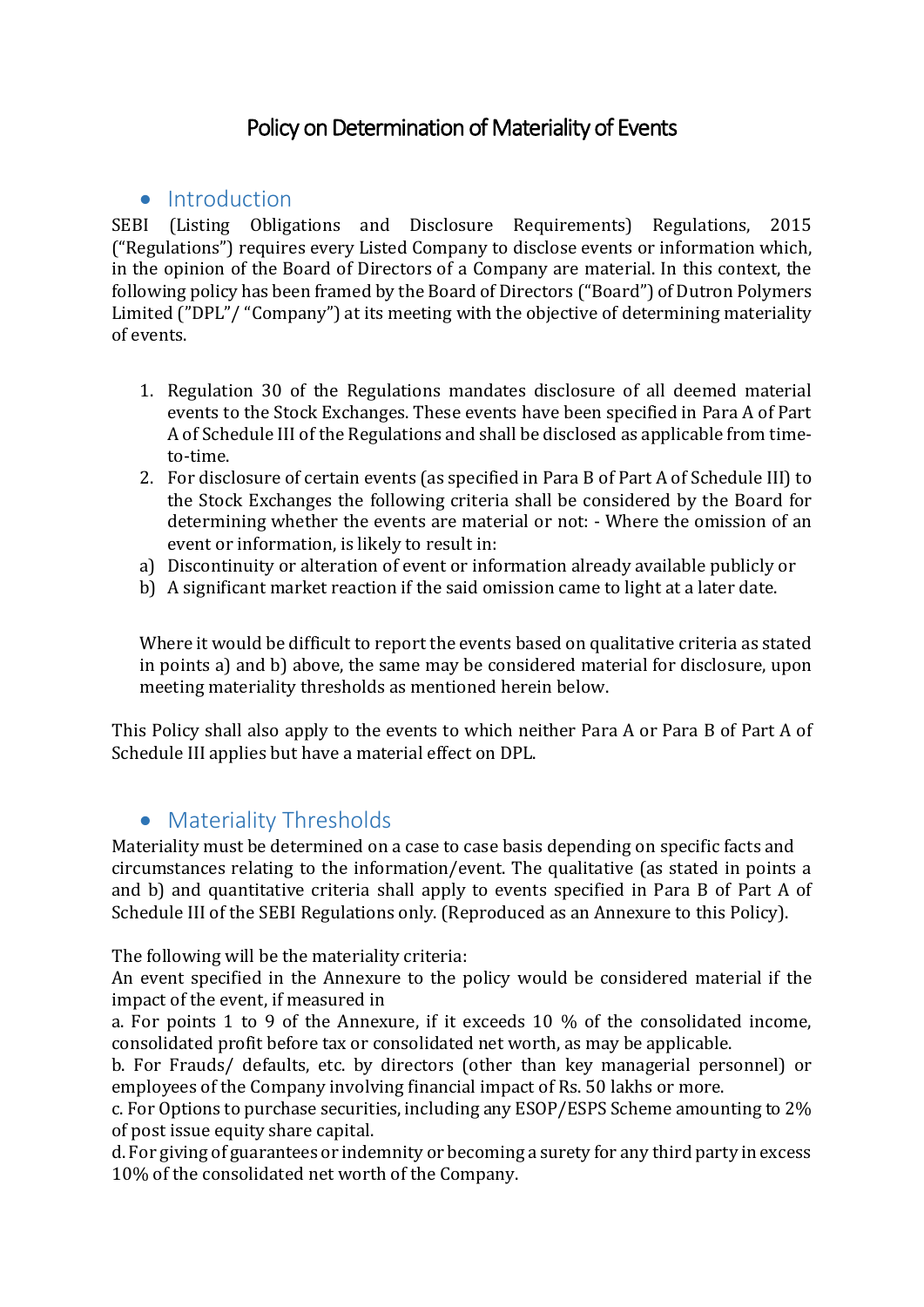The above thresholds shall be determined on the basis of the last annual audited consolidated financial statements of the Company.

#### <span id="page-2-0"></span>• Process for Disclosures

- 1. Any event purported to be reportable under Regulation 30 of the Regulations shall be informed to the Chairman/Managing Director/Chief Financial Officer & Company Secretary of the Company on an immediate basis with adequate supporting data/information to facilitate a prompt and appropriate disclosure. Any other event, even if not covered under the Regulations but is potentially of price sensitive nature, must also be informed, for further evaluation to Chief Financial Officer & Company Secretary.
- 2. The Chairman, the Managing Director and the Chief Financial Officer & Company Secretary of the Company shall severally be responsible and authorized for ascertaining the materiality of events considering its nature and its disclosure after taking into consideration the various provisions of the Regulations and this policy.
- 3. After evaluation, any one of the above mentioned persons shall make disclosure to the Stock Exchanges.
- 4. The Company shall use the electronic facilities provided by the Stock Exchanges for dissemination of the information and may subsequently disclose the same via other media, including the press release, website, etc.
- 5. Statutory timeframes for disclosure shall be adhered to. Delay, if any, should be sufficiently explained along with the disclosure.
- 6. Regular updates, where relevant, shall be made with relevant explanations.
- 7. All disclosures shall be available on the website of the Company for a period of 3 years.

### <span id="page-2-1"></span>• Modification of Policy

This Policy is framed based on the provisions of the SEBI (Listing Obligations and Disclosure Requirements) Regulations, 2015 as notified on September 2, 2015. In case of any subsequent amendments to the Regulations which makes any of the provisions in the Policy inconsistent, the provisions of the Regulations shall prevail. The Policy shall be reviewed by the Audit Committee and on recommendations shall be modified by the Board so as to align the same with the amendments or to incorporate the changes as may be felt appropriate by the Audit Committee.

The list of events in Annexure, as it stands today may be updated, from time to time, by authorised persons, to reflect any changes to the Regulations and the updated version be issued and published as necessary, without any requirement for approval from the Audit Committee or the Board.